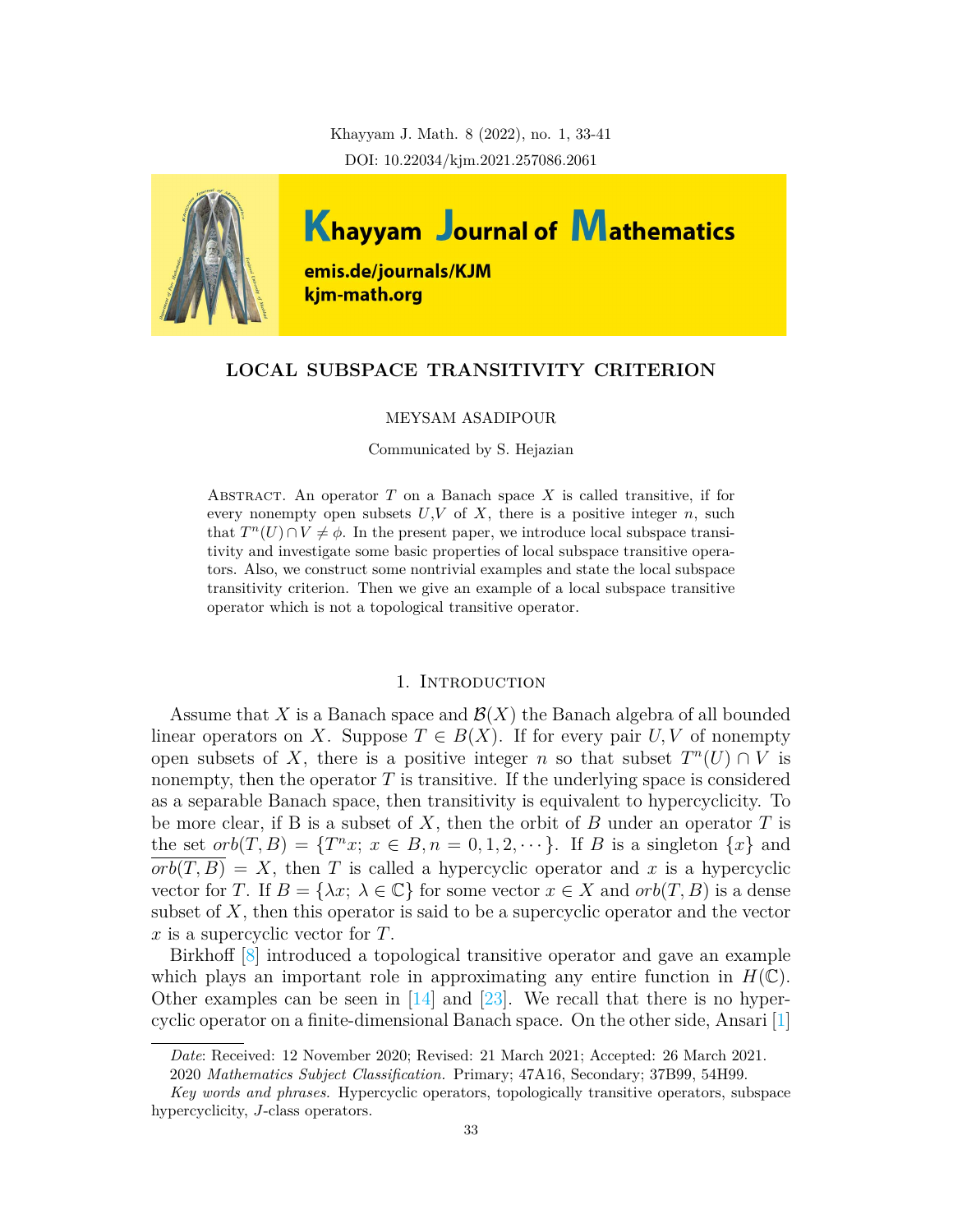showed that every infinite-dimensional separable Banach space admits a hypercyclic operator.

The concept of *M*-hypercyclicity was proposed in [\[15\]](#page-7-3). For a subspace *M* of *X*, an operator  $T \in B(X)$  is *M*-hypercyclic (subspace-hypercyclic) if the  $M \cap orb(T, x)$  is dense in *M* for some  $x \in X$ . The same authors defined the concept of subspace-transitivity. Later, Le[[13\]](#page-7-4) showed that *M*-transitivity property is stronger than *M*-hypercyclicity. The reader can see more information about subspace-hypercyclicity in  $[3, 5, 18-20]$  $[3, 5, 18-20]$  $[3, 5, 18-20]$  $[3, 5, 18-20]$  $[3, 5, 18-20]$  and also in  $[6, 12]$  $[6, 12]$ .

For a vector  $x \in X$  and an operator  $T \in B(X)$ ,  $J(x)$  is defined as follows

 $J(x) = \{z \in X; \text{there exist a sequence } \{z_n\} \subset X \text{ and a strictly increasing }$ 

sequence of positive integers  $\{m_n\}$ , such that  $z_n \longrightarrow x$  and  $T^{m_n}z_n \longrightarrow z\}$ ,

(see[[10,](#page-7-10) [11](#page-7-11)]). The same authors claimed that  $J(x)$  coincides with the set

 $A := \{z \in X;$  for every pair of neighborhoods *U, V* of *x, z* respectively, there exists a positive integer *n* such that  $T^nU \cap V \neq \emptyset$ .

In fact, they tried to localize the concept of hypercyclicity. In  $[2]$ , via providing an example, it was shown that the above localization is not valid, and  $J(x)$ was characterized through the open sets. In order to convince, we give a simple example. Let  $T = \frac{1}{2}B$ , where *B* is the backward shift operator on  $\ell^2(\mathbb{N})$ , and consider  $z \in \ell^2(\mathbb{N})$  such that  $Tz \neq 0$ . Obviously the vector  $Tz$  belongs to *A*, but for every strictly increasing sequence of positive integers  $\{k_n\}$  and every sequence  $\{z_n\} \subset X$ , if  $z_n \longrightarrow z$  then  $T^{k_n}z_n \longrightarrow 0$  and we get  $J(x) = \{0\}$ .

More information on the *J*-class operators can be seen in [[4\]](#page-7-13), [\[16\]](#page-7-14) and [\[21\]](#page-8-2).

In this paper, we will present the definition of *M*-extended limit set for a vector  $x \in X$  and the local *M*-transitivity. Moreover, a sufficient condition is presented as subspace  $\mathbb{J}_M$ -class criterion for an operator  $T \in B(X)$  to be the subspace J*M*-class operator.

In the following, *X*, *B*(*X*) and *M* instead of a separable Banach space, the set of all linear operators on the space *X* and a nontrivial subspace of *X*, respectively. As usual, the open set in norm-topology on *X*, which contains a vector  $x \in X$ , will be shown by  $U_x$ .

# 2. preliminaries

**Definition 2.1.** An operator  $T \in B(X)$  is called *M*-transitive if for each pair of nonempty relatively open subsets *V* and *U* of *M* there exists an integer  $n \geq 0$ , such that  $V \cap T^{-n}(U)$  is nonempty and M is an invariant subspace for  $T^n$ .

**Definition 2.2.** For a subspace *M* of *X*, the *M*-extended limit set for a vector *x* under an operator  $T \in B(X)$  is the set of all  $y \in M$  such that there is a sequence  $\{z_n\}$  in *M* and a strictly increasing sequence  $\{k_n\} \subset \mathbb{N}$  such that  $z_n \longrightarrow x$  and  $T^{k_n}z_n \longrightarrow y$ , and  $T^{k_n}(M) \subseteq M$  for all  $n \in \mathbb{N}$ .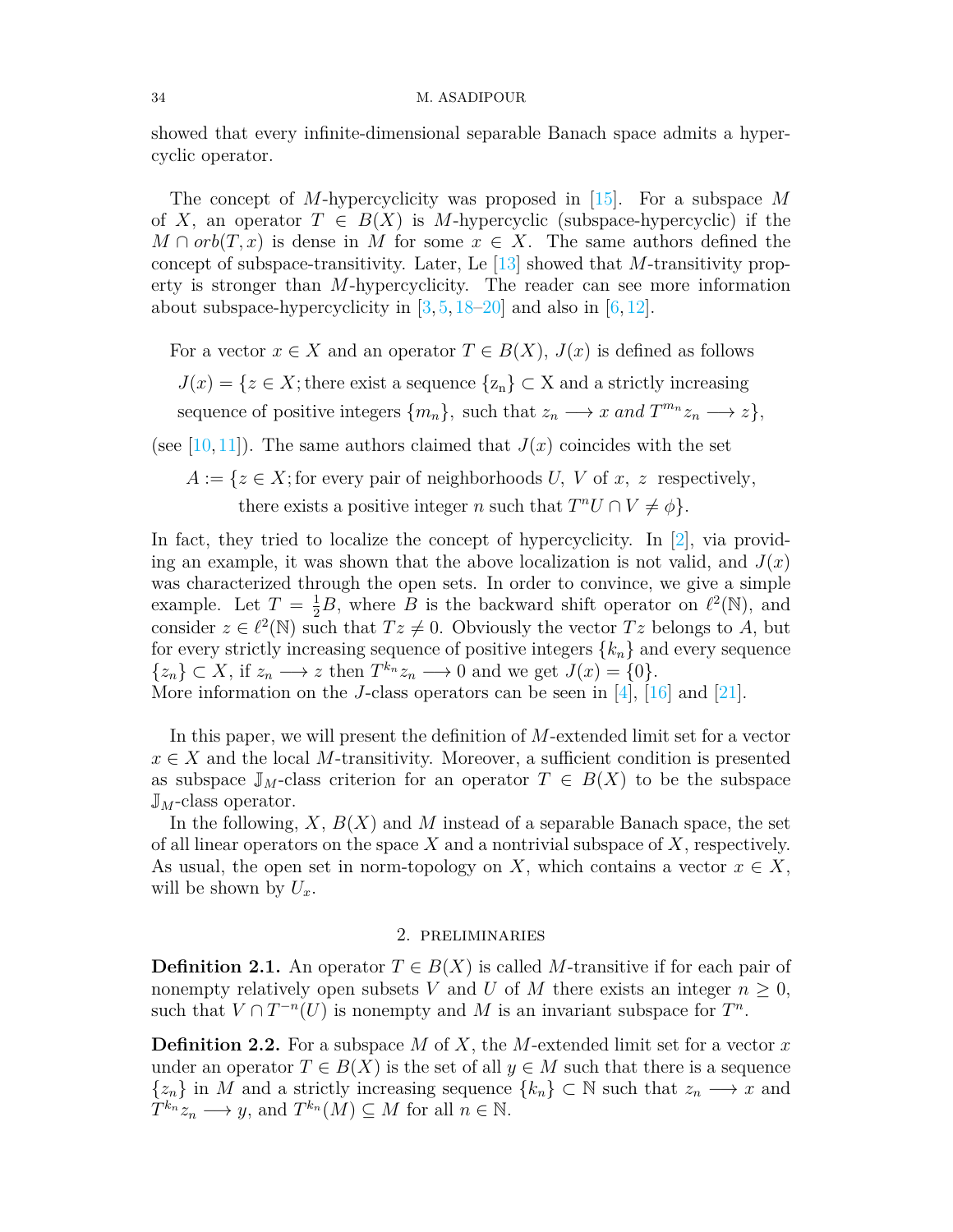The *M*-extended limit set of a vector *x* under an operator *T* is denoted by  $\mathbb{J}_M(x)$ .

*Remark* 2.3. Let  $T \in B(X)$  be an *M*-transitive operator and *U*, *V* nonempty relatively open subsets of *M*. Let  $n_0 \geq 0$  be such that  $T^{-n_0}(U) \cap V \neq \emptyset$  and  $T^{n_0}(M) \subseteq M$ . Then there exist two distinct vectors  $x, y \in T^{-n_0}(U) \cap V$  and relatively open subsets  $O_x$  and  $O_y$  of M, such that

$$
O_x \cap O_y = \emptyset \quad , \quad O_x, O_y \subset T^{-n_0}(U) \cap V.
$$

According to the assumptions, there is an integer  $k \geq 1$ , such that  $T^k(M) \subseteq M$ and  $T^{-k}(O_x) \cap O_y \neq \emptyset$ . Thus, the set  $V \cap T^{-(k+n_0)}(U)$  is nonempty and, clearly,  $T^{(n_0+k)}(M) \subseteq M$ . By repeating the above method, it can be ensured that there is an infinite subset *P* of N, such that for every  $n \in P$ ,  $V \cap T^{-n}(U) \neq \emptyset$  and  $T^n(M) \subseteq M$ .

**Example 2.4.** Let  $T = \lambda B \oplus I$  in  $\mathcal{B}(\ell^2(\mathbb{N}) \oplus \ell^2(\mathbb{N}))$ , where  $\lambda \in \mathbb{C}$  with  $|\lambda| > 1$ and *B* is the backward shift on  $\ell^2(\mathbb{N})$ , i.e. for every  $x = (x_0, x_1, x_2, \ldots) \in \ell^2(\mathbb{N})$ ;

$$
B(x_0, x_1, x_2, \ldots) = (x_1, x_2, \ldots).
$$

Clearly, the operator *T* is not hypercyclic. Now consider  $M = \ell^2(\mathbb{N}) \oplus (0)$ , then *T* is an *M*-hypercyclic operator. In fact,

$$
(\lambda B)^n(x_0, x_1, x_2, \ldots) = \lambda^n(x_n, x_{n+1}, \ldots),
$$

and if  $U \subseteq \ell^2(\mathbb{N})$ ,  $V \subseteq \ell^2(\mathbb{N})$ , both relatively open, and  $x = (x_0, x_1, x_2, \dots) \in U$ ,  $y = (y_0, y_1, y_2, \ldots) \in V$ , then  $\hat{U} := U \oplus (0)$  and  $\hat{V} = V \oplus (0)$  are two open subsets of *M*. For every  $n \in \mathbb{N}$  set;

$$
z_n = (x_0, x_1, ..., x_{n-1}, \frac{y_0}{\lambda^n}, \frac{y_1}{\lambda^n}, ..., \frac{y_{n-1}}{\lambda^n}, \frac{y_0}{\lambda^{2n}}, \frac{y_1}{\lambda^{2n}}, ..., \frac{y_{n-1}}{\lambda^{2n}}, ...),
$$

thus  $z_n \in \ell^2(\mathbb{N}), z_n \longrightarrow x$  and  $T^n z_n \longrightarrow y$  as  $n \longrightarrow \infty$ . Therefore there exists a non-negative integer *N* such that;

$$
\forall n \ge N, \quad T^n(\widehat{U}) \cap \widehat{V} \neq \emptyset,
$$

and obviously  $T(M) \subseteq M$ .

Note that, when *T* is an *M*-transitive operator and *U, V* are nonempty relatively open subsets of *M*, then the recent remark implies that there exists an infinite subset *P* of N such that for every  $n \in P$  the intersection  $V \cap T^{-n}(U)$  is nonempty, and this help us to give a characterization of  $\mathbb{J}_M(x)$  through of relatively open subsets in the following proposition.

For an element  $x \in X$  and  $r > 0$ ,  $B(x, r)$  denotes the open ball of radius *r* centered at *x*.

<span id="page-2-0"></span>**Proposition 2.5.** *Assume that*  $T \in \mathcal{B}(X)$  *and*  $x \in M$ *. Then*  $\mathbb{J}_M^{tra}(x) = \mathbb{J}_M(x)$ *,* where  $J_M^{tra}(x)$  is the set of all  $y \in M$  such that for every relatively open neigh*borhoods*  $U_x$ ,  $V_y$  *of vectors*  $x, y$  *in*  $M$ *, respectively, and every positive integer*  $n_0$ *, there exists an integer*  $n > n_0$  *such that*  $T^n(U_x) \cap V_y \neq \emptyset$  *and*  $T^n(M) \subseteq M$ .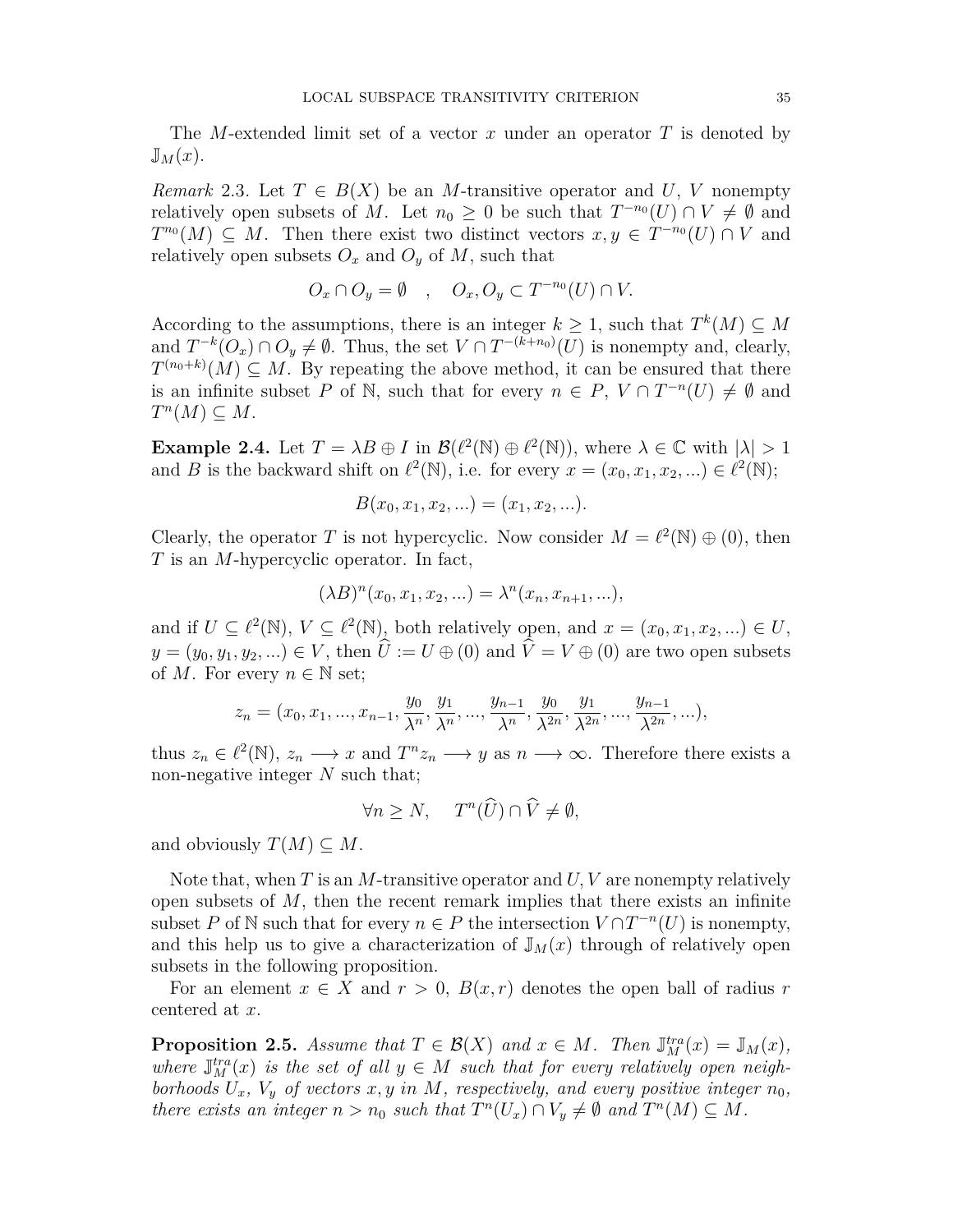*Proof.* Assume that  $y \in \mathbb{J}_M^{tra}(x)$ ,  $k_0 = 1$ ,  $N = k_{n-1}$  and for every  $n \in \mathbb{N}$  set:

$$
U_{(x,n)} = B(x, \frac{1}{n}) \cap M, \qquad V_{(y,n)} = B(y, \frac{1}{n}) \cap M.
$$

By the assumption, an integer  $k_n > N$  and a vector  $x_n \in U_{(x,n)}$  exist, so that  $T^{k_n}(M) \subseteq M$  and  $T^{k_n}x_n \in V_{(y,n)}$ . By repeating this method, we find two sequences  $\{k_n\} \subset \mathbb{N}$  and  $\{x_n\} \subset X$ , such that  $x_n \longrightarrow x$  and  $T^{k_n}x_n \longrightarrow y$ . This implies the nontrivial side of the proof.  $\Box$ 

If for an operator *T* on *X* we have  $\mathbb{J}_M(x) = M$  for some vector  $x \in M$ , then the vector *x* is called a subspace J-class vector for subspace *M* under operator *T* and in this case, the operator  $T$  is called a  $\mathbb{J}_M$ -class operator.

According to the above proposition, an operator *T* on *X* is *M*-transitive if and only if  $\mathbb{J}_M(x) = M$  for all  $x \in M$ . In the next section we will give an example of a non topological transitive operator which has a subspace J-class vector for a certain subspace *M* of *X*.

Below, we investigate some topological properties of  $\mathbb{J}_M(x)$ .

<span id="page-3-0"></span>**Lemma 2.6.** *Assume that*  $T \in \mathcal{B}(X)$  *and two sequences*  $\{x_n\}$  *and*  $\{y_n\}$  *are in* M such that  $x_n \longrightarrow x$ ,  $y_n \longrightarrow y$  and for all  $n \geq 1$ ,  $y_n \in \mathbb{J}_M(x_n)$ , then  $y \in \mathbb{J}_M(x)$ .

*Proof.* Suppose that *N* is an arbitrary positive integer and *U<sup>x</sup>* and *U<sup>y</sup>* are two relatively open sets in  $M$ . Then we can find an integer  $n_1 > N$  and two vectors  $x_{n_1} \in U_x$  and  $y_{n_1} \in U_y$  with two relatively open sets  $U_{x_{n_1}}$  *and*  $U_{y_{n_1}}$ , by Proposition [2.5](#page-2-0), such that  $U_{y_{n_1}} \subset U_y$ ,  $U_{x_{n_1}} \subset U_x$  and  $y_{n_1} \in \mathbb{J}_M(x_{n_1})$ . Again by Proposition [2.5](#page-2-0) we can find an integer  $n \geq n_1$ , such that

$$
\emptyset\neq T^n\left(U_{x_{n_1}}\right)\cap U_{y_{n_1}}\subseteq T^n(U_x)\cap U_y
$$

and

$$
T^n(M) \subseteq M,
$$

so the proof is completed.  $\Box$ 

Obviously, the set  $\mathbb{J}_M(x)$  is T-invariant and the closeness of the set  $\mathbb{J}_M(x)$  is an immediate result of the previous lemma. Some topological properties of the set of subspace  $\mathbb{J}_M$ -class vectors is given in the following theorem.

<span id="page-3-1"></span>**Theorem 2.7.** Let  $T \in \mathcal{B}(X)$  and M be a nontrivial subspace of X. Then the *set of subspace* J*M-class vectors under T is a closed, connected and T-invariant set.*

*Proof.* Set:

$$
J = \{ x \in M; \mathbb{J}_M(x) = M \}.
$$

Clearly, *J* is a *T*-invariant set and also, it is a closed set by Lemma [2.6.](#page-3-0) Now, assume that  $x \in J$ ,  $y \in M$ ,  $\lambda \in \mathbb{C}$  and  $\lambda \neq 0$ . Then, there is a strictly increasing sequence  $\{k_n\} \subset \mathbb{N}$  and a sequence  $\{x_n\} \subset M$ , such that;

$$
x_n \longrightarrow x, \qquad T^{k_n} x_n \longrightarrow \frac{1}{\lambda} y.
$$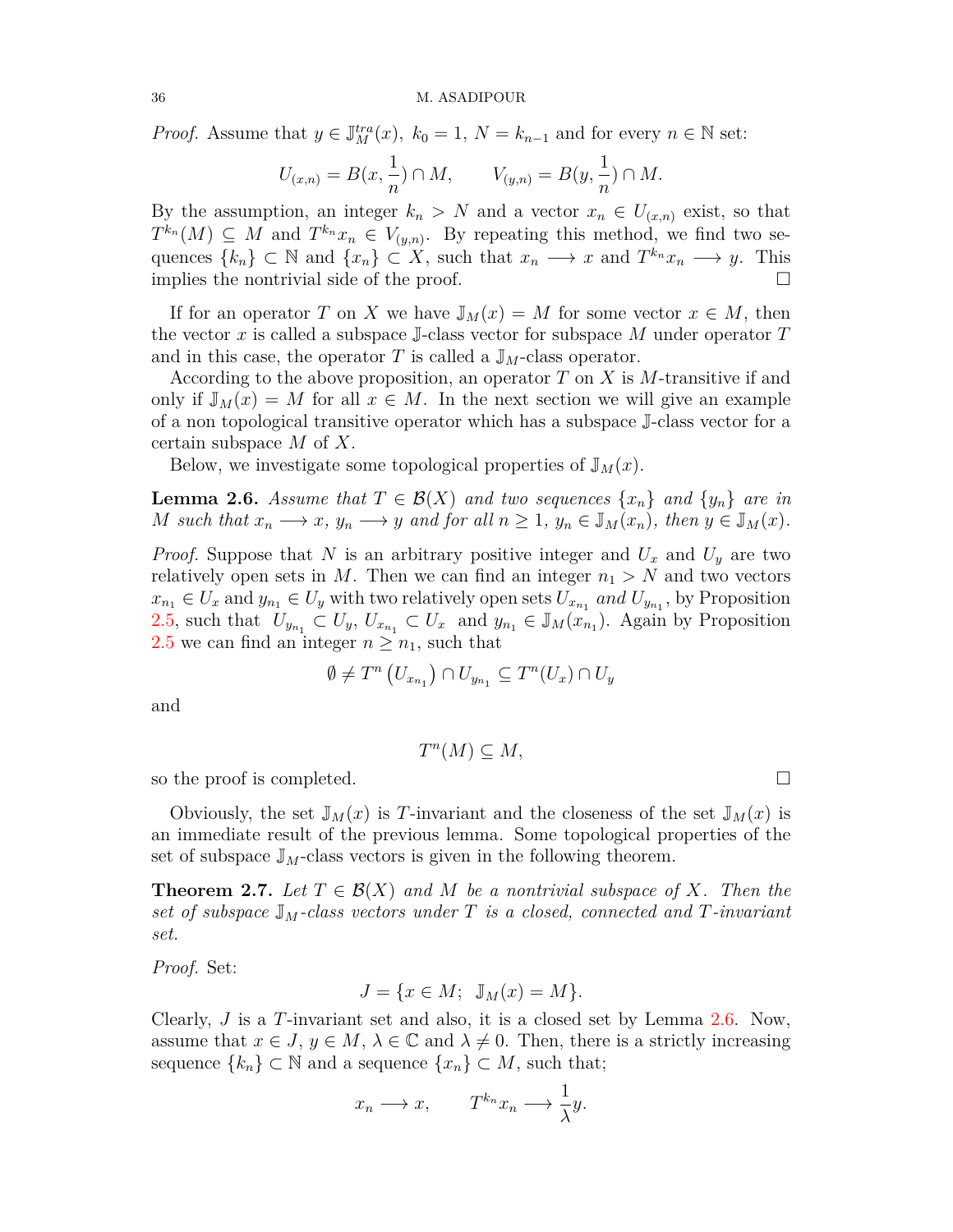If  $\{\lambda_n\} \subset \mathbb{C}$  such that  $\lambda_n \longrightarrow \lambda$ , then,

$$
\lambda_n x_n \longrightarrow \lambda x, \qquad T^{k_n}(\lambda_n x_n) \longrightarrow y,
$$

thus  $y \in \mathbb{J}_M(\lambda x)$ , or equivalently,  $\lambda x \in J$ .

Now since the set  $\mathbb{C}x$  is connected for every vector x, so J is the union of the connected sets, i.e.,  $J = \int \int \mathbb{C}x$ . Note that, If  $\lambda_n \longrightarrow 0$ , then  $\mathbb{J}_M(0) = M$  or  $0 \in J$ *x∈J* and  $0 \in \bigcap \mathbb{C}x$ , so *J* is a connected set. □

*x∈J*

**Proposition 2.8.** *Assume that*  $T \in \mathcal{B}(X)$  *and M is a subspace of X,*  $\{k_n\}$  *is a fixed strictly increasing sequence of positive integers and Y is a dense subset of M* such that for every  $y \in Y$  there is a sequence  $\{y_n\} \subset Y$  for which  $y_n \longrightarrow 0$ *and*  $T^{k_n}y_n \longrightarrow y$ *. In this case, for each*  $x \in M$  *there is a sequence*  $\{x_n\} \subset M$ *such that*  $x_n \longrightarrow 0$  *and*  $T^{k_n}x_n \longrightarrow x$ .

*Proof.* According to the assumptions, if we fix a vector *x* in  $M \setminus Y$ , then there is a sequence  $\{y_m\} \subset Y$  such that  $y_m \longrightarrow x$ . Note that, for each *m* there exists a sequence  $\{w'_{m_n}\}\subset M$  with  $w'_{m_n}\longrightarrow 0$  and  $T^{k_n}w'_{m_n}\longrightarrow y_m$  as  $n\longrightarrow \infty$ . Now, we can consider the smallest number  $m_1$  such that  $y_{m_1} \in B(x, \frac{1}{2})$ 2 ) *∩ M*. Again by the assumptions, there exists a sequence  $\{w'_{m_1,n}\}\subset M$  with  $w'_{m_1,n}\longrightarrow 0$  and  $T^{k_n} w'_{m_1,n} \longrightarrow y_{m_1}$ , as  $n \longrightarrow \infty$ . Hence

$$
w'_{m_1,n}\in B(0,\frac{1}{2})\cap M
$$

and

$$
T^{k_n}w'_{m_1,n} \in B(x, \frac{1}{2}) \cap M
$$

for some integer  $n_1 > 0$ . so far the proof process, we set

$$
x_1 = x_2 = \cdots = x_{n_1-1} = 0
$$
, and  $x_{n_1} = w'_{m_1,n}$ .

Then we consider the open ball  $B(x, \frac{1}{2})$  $\frac{1}{2^l}$  and the smallest integer  $m_l > m_{l-1}$  such that the open ball  $B(x, \frac{1}{2})$  $\frac{1}{2^l}$  contains  $y_{m_l}$ , so there is a sequence  $\{w'_{m_l,n}\}\subset M$  with  $w'_{m_l,n} \longrightarrow 0$  and  $T^{k_n}w'_{m_l,n} \longrightarrow y_{m_l}$ . Therefore, there exists an integer  $n_l > n_{l-1}$ such that

$$
w'_{m_l,n_l} \in B(0, \frac{1}{2^l}) \cap M
$$
 and  $T^{k_{n_l}}w'_{m_l,n_l} \in B(x, \frac{1}{2^l}) \cap M$ .

To complete the proof process, if we set

$$
x_{n_{l-1}+1}=\cdots=x_{n_l-1}=0 \ \ and \ \ x_{n_l}=w'_{m_l,n_l},
$$

then we have the sequence  $\{x_n\} \subset M$  such that  $x_n \longrightarrow 0$  and  $T^{k_n}x_n \longrightarrow x$ , which is the desired result.  $\Box$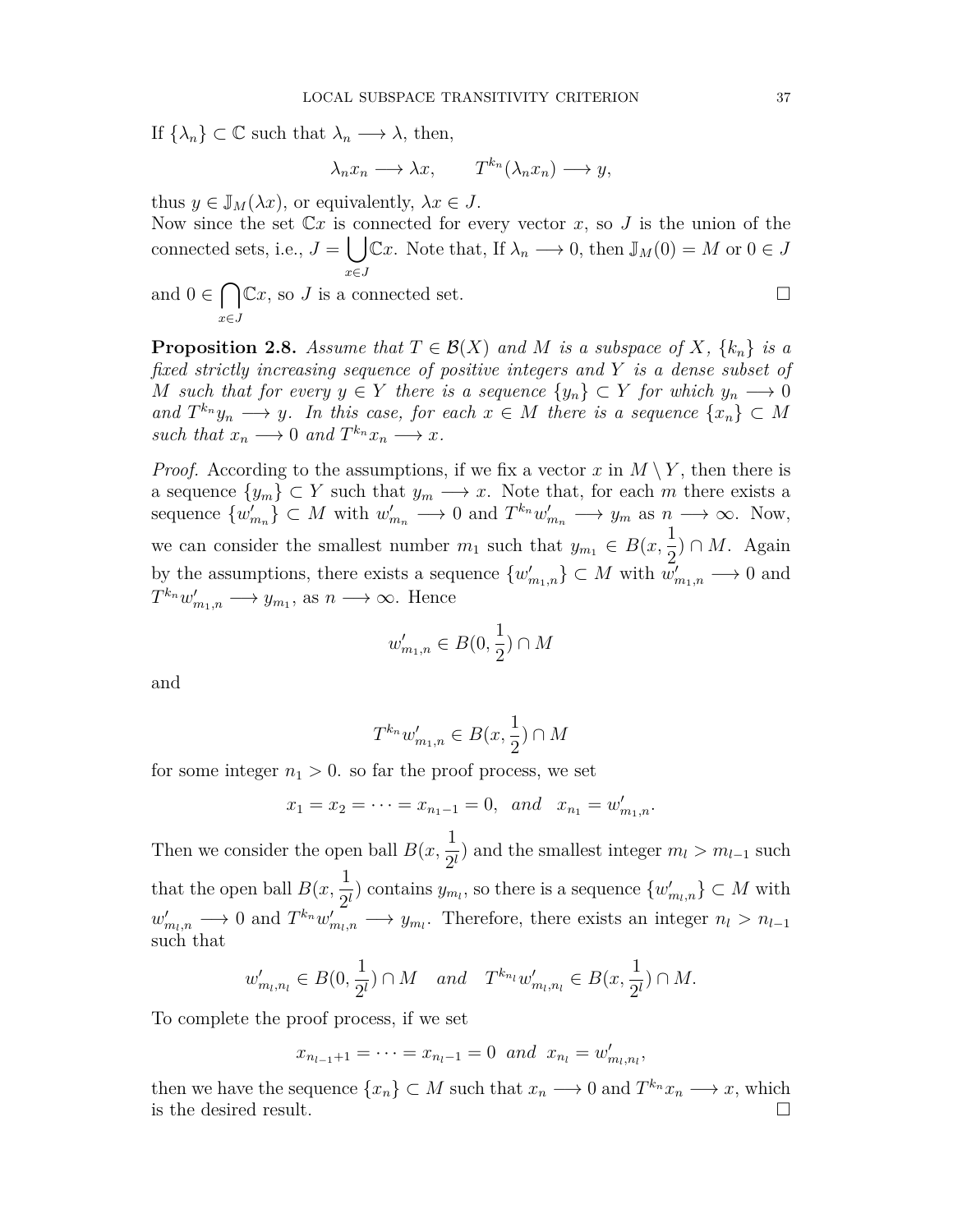#### 38 M. ASADIPOUR

Obviously, if *Y* is a dense subset of *M* and  $Y \subset \mathbb{J}_M(0)$ , then by Theorem [2.7](#page-3-1) we have that  $J_M(0) = M$ . But note that, this matter is different from the previous proposition, because in the previous proposition, the sequence  $\{k_n\}$  was a fixed strictly increasing sequence from positive integers.

# 3. Local Subspace Transitivity Criterion

As hypercyclicity criterion is a useful tool for identifying hypercyclic operators and provides a sufficient condition to ensure that an operator is hypercyclic, we also intend to introduce the local subspace transitivity criterion. Also, we will provide an example that satisfies this criterion. Some useful references containing examples and properties of hypercyclicity, subspace hypercyclicity and transitivity criterions are[[7,](#page-7-15) [9](#page-7-16), [17](#page-7-17), [25,](#page-8-3) [26](#page-8-4)].

**Theorem 3.1** (**Local Subspace Transitivity Criterion**)**.** *Let M be a subspace of a Banach space*  $X$  *and*  $T \in \mathcal{B}(X)$ *. If*  $Y$  *is a dense subset of*  $M$  *and for some vector*  $x \in M$  *there exists a strictly increasing sequence*  $\{k_n\} \subset \mathbb{N}$  *such that* 

- (1) *There is a sequence*  $\{z_n\} \subset M$ *, such that*  $z_n \longrightarrow x$  *and*  $T^{k_n}z_n \longrightarrow 0$ *,*
- <span id="page-5-1"></span>(2) *For every*  $y \in Y$ *, there is a sequence*  $\{w_n\} \subset M$ *, such that*  $w_n \longrightarrow 0$  *and*  $T^{k_n}w_n \longrightarrow y,$
- <span id="page-5-0"></span>(3) For every  $n \in \mathbb{N}$ , M is an invariant subspace under  $T^{k_n}$ ,

*then x is a subspace* J*-class vector for M under T.*

*Proof.* Assume that  $y \in M$  and integer  $N \geq 1$ ; also, for sufficiently small  $\varepsilon > 0$ ,  $W'_{1} := B(0,$ *ε* 2 ) is the relatively open ball in *M*, and we set

$$
U_x := W_1' + x, \qquad U_y := W_1' + y.
$$

By the assumptions, there is an integer  $k_1 \geq N$  such that

$$
T^{k_1}(U_x) \cap W'_1 \neq \emptyset \quad and \quad T^{k_1}(W'_1) \cap U_y \neq \emptyset.
$$

So there are vectors  $w_1, w_2, w_3, w_4 \in W'_1$  such that

$$
T^{k_1}(w_1+x) = w_2, \qquad T^{k_1}(w_3) = w_4 + y.
$$

Hence

$$
T^{k_1}(x + w_1 + w_3) = w_2 + w_4 + y
$$

and

$$
x_1 := x + w_1 + w_3 \in B(x, \varepsilon),
$$
  $y_1 := y + w_2 + w_4 \in B(y, \varepsilon).$ 

Similarly likewise, we can construct the sequences  $\{x_n\} \subset M$ ,  $\{y_n\} \subset M$  and  ${k_n}$  ⊂ N such that for each *n* ≥ 2 we have that  $k_n - 1 > k_{n-1}$ ,

$$
x_n \in B(x, \frac{\varepsilon}{n}), \qquad y_n \in B(y, \frac{\varepsilon}{n})
$$

and  $T^{k_n}x_n \longrightarrow y$  as  $n \longrightarrow \infty$ . Therefore the assertion ([3](#page-5-0)) shows that *x* is a subspace  $\mathbb{J}$ -class vector for subspace *M* under *T*.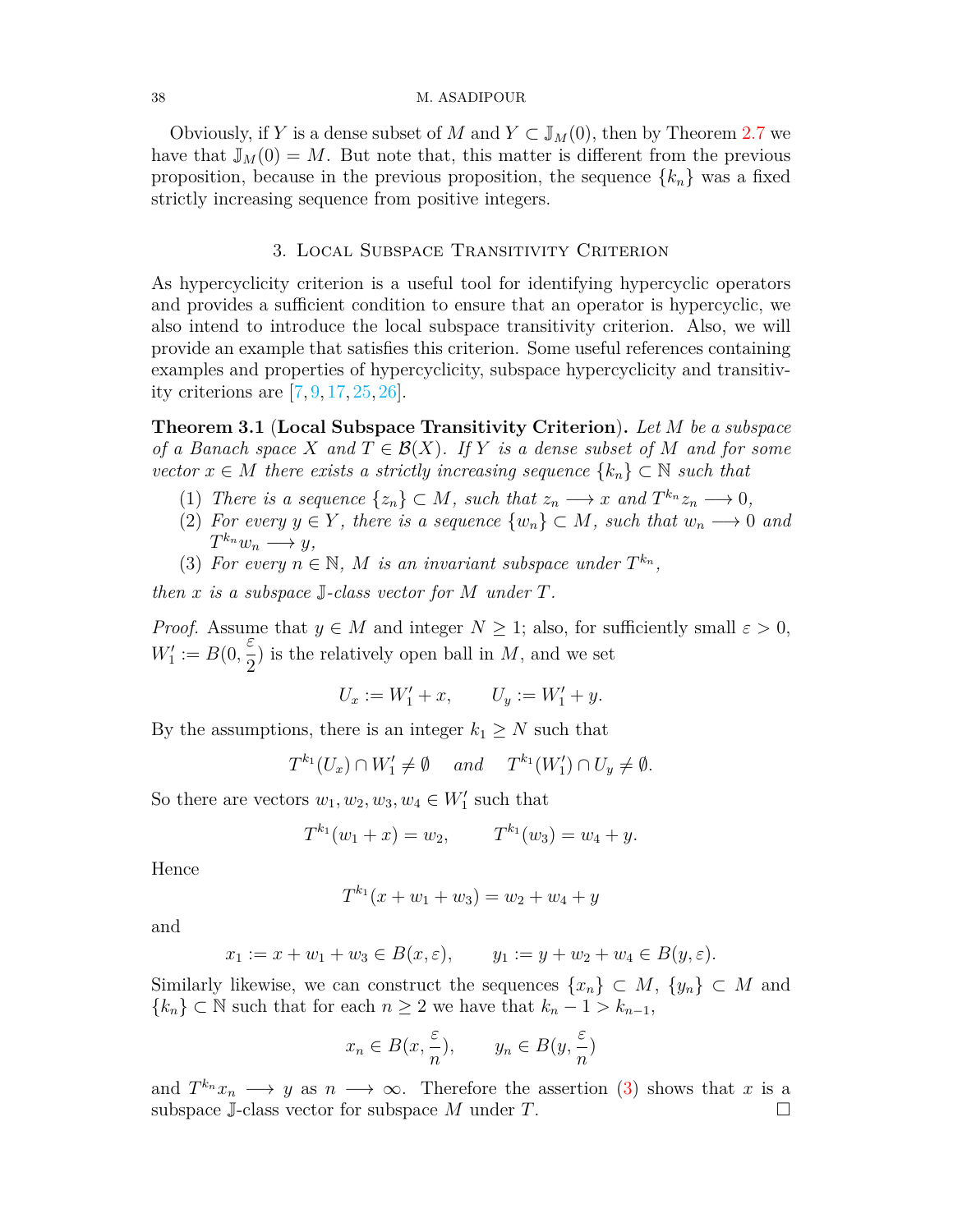In the following, we give an example of an operator which is not a topological transitive operator but satisfies the local subspace transitivity criterion.

It is worthwhile to mention that, the unilateral weighted backward shift *T* on  $\ell^2(\mathbb{N})$  with the weight sequence  $\{w_n\}_{n\in\mathbb{N}}\subseteq\mathbb{N}$  is topological transitive if and only if  $\limsup(\Pi_{i=1}^n w_i) = +\infty$ , [\[23](#page-8-0)]. Consequently, the operator which arises in the *n*

next example is not a topological transitive operator.

**Example 3.2.** Consider the weighted backward shift operator  $T$  on  $\ell^2(\mathbb{N})$  given by

$$
T(x^1, x^2, \dots) = (2x^2, \frac{3}{2}x^3, \frac{4}{3}x^4, \dots).
$$

Also let *Y*<sup>'</sup> be the set of all finite sequences with entries  $z \in \mathbb{C}$  that  $Re(z) \in$  $\mathbb{Q}, \ Im(z) \in \mathbb{Q}, \text{ and let } M \text{ be the following subspace of } \ell^2(\mathbb{N}) :$ 

$$
M = \{ \{x_n\} \in \ell^2(\mathbb{N}) \; ; \; x_{2k} = 0, \; \text{for all } k \in \mathbb{N} \}.
$$

Since  $Y := Y' \cap M$  is dense in M, so there are a strictly increasing sequence  ${2k}_k$  with a sequence  ${x_k}$  ⊂ *Y* such that

$$
x_k = (x^1, 0, x^3, 0, \cdots, x^{2k-1}, 0, 0, \cdots),
$$

 $x_k \rightarrow 0$  as  $k \rightarrow \infty$  and  $T^{2k}x_k = 0$ . Now, for an arbitrary member of *Y* such as  $y = (y^1, 0, y^3, 0, \dots, y^{2m+1}, 0, 0, \dots)$  and  $k \ge 1$ , we set

$$
w_{2k}(y) = \underbrace{(0, \dots, 0)}_{2k-times}, \frac{y^1}{2k+1}, 0, \frac{3y^3}{2k+3}, 0, \dots, \frac{(2m+1)y^{2m+1}}{2(k+m)+1}, 0, 0, \dots).
$$

Clearly, the sequence  $\{w_{2k}(y)\}$  is a sequence in *Y*, and  $w_{2k}(y) \longrightarrow 0$ , as  $k \longrightarrow \infty$ , because

$$
||w_{2k}(y)||^2 = \sum_{j=1}^{2m} |\frac{j}{2k+j}y^j|^2 \le \frac{4m^2}{(2k+1)^2} ||y||^2.
$$

Moreover, since for  $n \geq 1$  we have that

$$
T^{n}(x^{1}, x^{2}, x^{3}, \cdots) = \left((n+1)x^{n+1}, \frac{1}{2}(n+2)x^{n+2}, \frac{1}{3}(n+3)x^{n+3}, \cdots\right),
$$

so

$$
T^{2k}w_{2k}(y) = \left( (2k+1)\frac{1}{2k+1}y^1, 0, \left(\frac{2k+3}{3}\right)\left(\frac{3}{2k+3}\right)y^3, 0, \cdots, \left(\frac{2(k+m)+1}{(2m+1)}\right)\left(\frac{2m+1}{2(k+m)+1}\right)y^{2m+1}, 0, 0, \cdots \right) = y,
$$

or in other words, the condition [\(2\)](#page-5-1) holds. Therefore, the operator *T* satisfies the local subspace transitivity criterion with respect to *M* and  $\mathbb{J}_M(0) = M$ , because the condition [\(3](#page-5-0)) clearly holds.

Now we come to the end of the paper with some questions on the local subspace J-class operators.

It is well known that if an operator *T* is hypercyclic, then any power of *T* is a hyperclic operator [**?**]. So the first question arises as follows.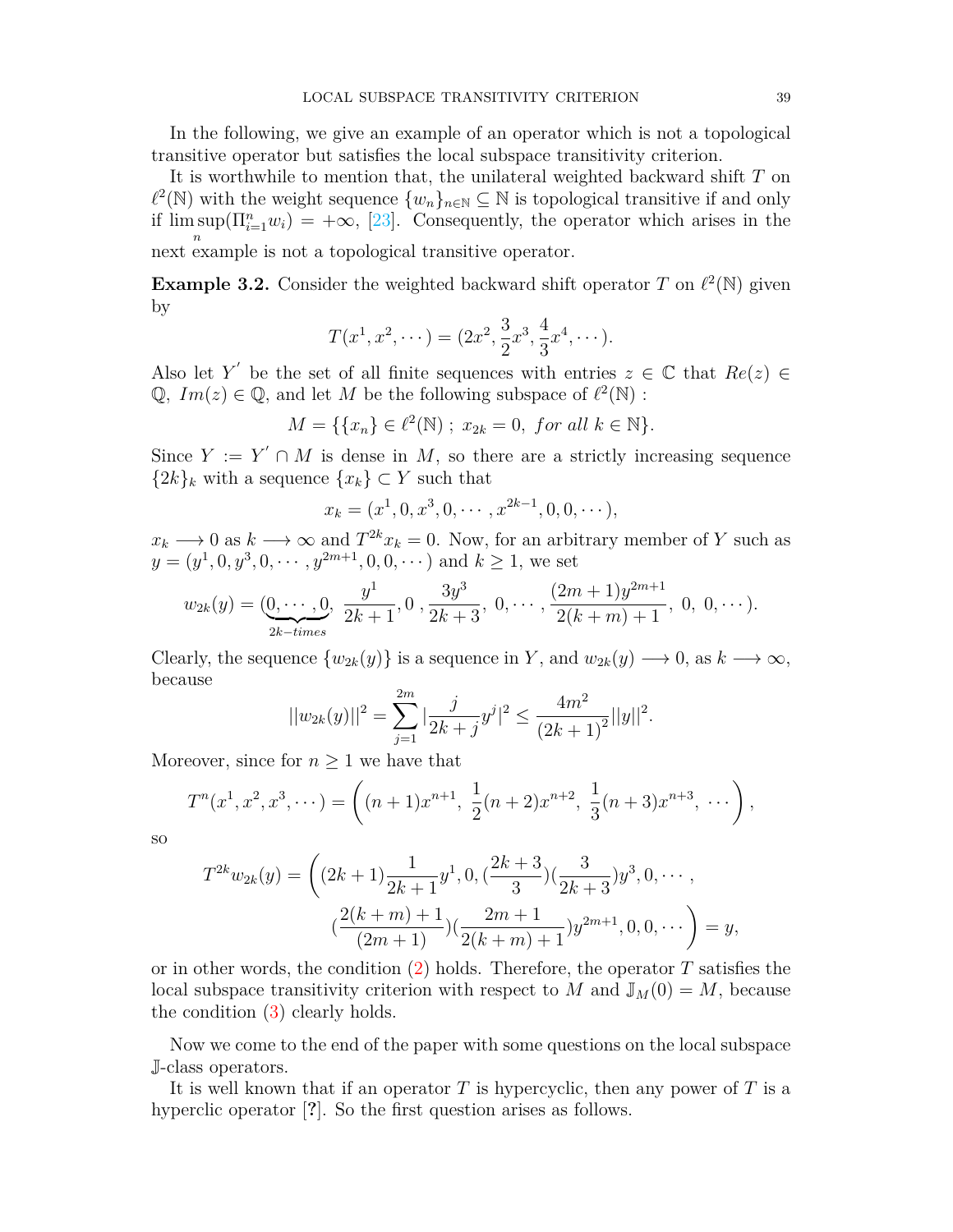**Problem 3.3.** Let *X* be a Banach space and  $T \in \mathcal{B}(X)$ . If *T* is a J<sub>M</sub>-class operator with respect to some subspace  $M$ , is  $T<sup>n</sup>$  also a subspace  $\mathbb{J}_M$ -class operator operator for every  $n > 1$ ? If so, what is the relation between their subspace J-class vectors?

The first example of a topologically transitive operator whose adjoint is also a topologically transitive operator was presented by Salas, [[22](#page-8-5)]. The same author showed that every separable Banach space with separable dual space, supports such an operator, [[24](#page-8-6)]. Now we can ask the following question.

**Problem 3.4.** Let *X* be a Banach space. Dose there exist a non-topologically transitive operator  $T \in \mathcal{B}(X)$  such that both  $T^*$  and  $T$  are subspace J-class operators?

## **REFERENCES**

- <span id="page-7-2"></span>1. S.I. Ansari, *Existence of hypercyclic operators on topological vector spaces*, J. Funct. Anal. **148** (1997) 384–390.
- <span id="page-7-12"></span>2. M. Asadipour and B. Yousefi, *On some properties of J-class operators*, Commun. Korean Math. Soc. **34** (2019), no. 1, 145–154.
- <span id="page-7-5"></span>3. A. Augusto and L. Pellegrini, *Some result on subspace-hypercyclic operators*, J. Math. Anal. Appl. **373** (2011), no. 2, 502–511.
- <span id="page-7-13"></span>4. M.R. Azimi, *J-class sequences of linear operators*, Complex Anal. Oper. Theory (2018), no. 12, 293–303.
- <span id="page-7-6"></span>5. N. Bamerni, V. Kadets and A. Kilicman, *Hypercyclic operators are subspace hypercyclic*, Journal of Mathematical Analysis and Applications, **435** (2016), no. 2, 1812–1815.
- <span id="page-7-8"></span>6. F. Bayart and E. Matheron, *Dynamics of linear operators*, Cambridge University Press, Cambridge, 2009.
- <span id="page-7-15"></span>7. T. Bermúdez, A. Bonilla and A. Peris, *On hypercyclicity and supercyclicity criteria*, Linear Multilinear Algebra, **70** (2004), no. 1, 45–54.
- <span id="page-7-0"></span>8. G. Birkhoff, *Demonstration dun theoreme sur les fonctions entieres*, C. R. Acad, Sci. Paris, **189** (1929) 473–475.
- <span id="page-7-16"></span>9. G. Costakis and D. Hadjiloucas, *The hypercyclicity criterion and hypercyclic sequences of multiples of operators*, J. Operator Theory, **62** (2009), no. 2, 341–355.
- <span id="page-7-10"></span>10. G. Costakis and A. Manoussos, *J-Class Weighted Shifts on the Space of Bounded Sequences of Complex Numbers*, Integral Equations and Operator Theory, **62** (2008), 149–158.
- <span id="page-7-11"></span>11. G. Costakis and A. Manoussos, *J-class operators and hypercyclicity*, J. Operator Theory, **67** (2012) 101–119.
- <span id="page-7-9"></span>12. K.G. Grosse-Erdmann and A. Peris, *Linear Chaos*, Springer, 2011.
- <span id="page-7-4"></span>13. C.M. Le, *On subspace-hypercyclic operators*, Proc. Amer. Math. Soc. **139** (2011), no. 8, 2847–2852.
- <span id="page-7-1"></span>14. G.R. MacLane, *Sequences of derivatives and normal families*, J. Analyse Math. **2** (1952), no. 1, 72–87.
- <span id="page-7-3"></span>15. B.F. Madore and R.A. Martinez-Avendano, *Subspace hypercyclicity*, J. Math. Anal. Appl. **373** (2011), no. 2, 502–511.
- <span id="page-7-14"></span>16. A.B. Nasseri, *On the existence of J-class operators on Banach spaces*, Proc. Amer. Math. Soc. **140** (2012), no. 10, 3549–3555.
- <span id="page-7-17"></span>17. H. Petersson, *A hypercyclicity criterion with applications*, J. Math. Anal. Appl. **327** (2007), no. 2, 1431–1443.
- <span id="page-7-7"></span>18. H. Rezaei, *Notes on subspace-hypercyclic operators*, J. Math. Anal. Appl. **397** (2012), no. 1, 428–433.
- 19. H. Rezaei, *On operators with orbits dense relative to nontrivial subspaces*, Funct Anal Its Appl. **51** (2017), no. 2, 112–122.